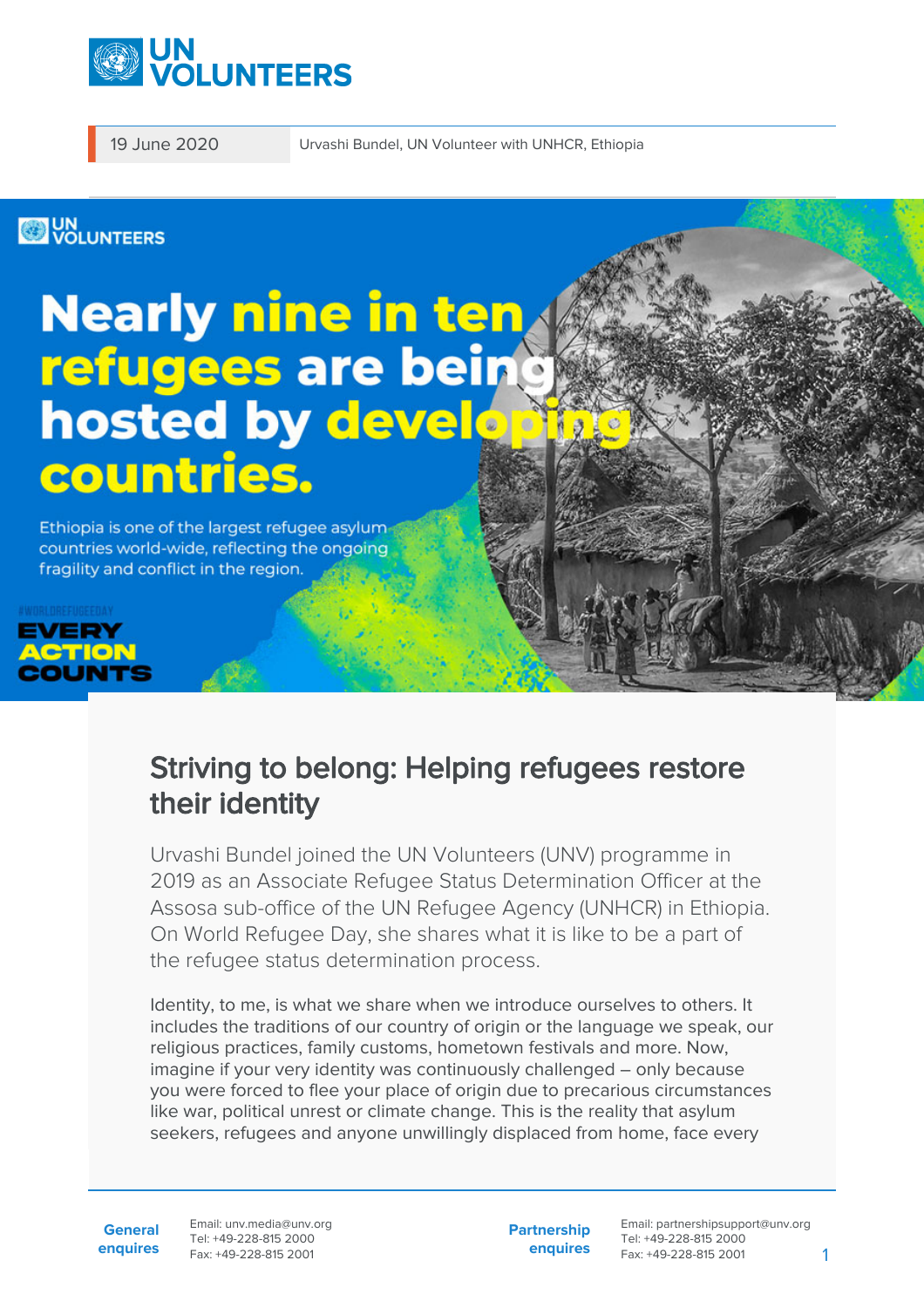

day.

**CO** Refugees seek belonging and aspire to reclaim their identity with dignity. I am grateful to be serving them in their journey. -- Urvashi Bundel, UN Volunteer Refugee Status Determination Officer with UNHCR, **Ethiopia** 

I've always been eager to work in the field of international criminal justice and protection. With the generous support of UNV, UNHCR and the active collaboration of the Ethiopian government, I am currently engaged in refugee status determination in the Benishangul-Gumuz Region in Ethiopia, home to the oldest and demographically most diverse refugee camps.

I am responsible for conducting interviews to determine eligibility for refugee status, undertaking country of origin and other research related to claims and drafting assessments, also for complex cases. I am tasked with providing legal and procedural guidance and coaching, as well as participating in decisions on appropriate case management strategies.

**K** Working with and for refugees is a complex task.

While much attention is often paid to the refugee crisis in Europe and North America, most refugees – [nearly nine in 10 – are hosted by developing](https://reliefweb.int/sites/reliefweb.int/files/resources/73571.pdf) [countries. Ethiopia is one of the largest refugee asylum countries](https://reliefweb.int/sites/reliefweb.int/files/resources/73571.pdf) [worldwide,](https://reliefweb.int/sites/reliefweb.int/files/resources/73571.pdf) reflecting the ongoing fragility and conflict in the region. The country provides protection to refugees from some 26 countries. According to UNHCR's situation analysis of January 2020, Benishangul-Gamuz was home to 62,559 persons of concern in five camps, a large majority of them of South Sudanese or Sudanese descent.

Through my assignment in the region, I develop and implement refugee status determination training, including for government authorities and other

**General**

**enquires** Fax: +49-228-815 2001 Email: unv.media@unv.org Tel: +49-228-815 2000

**Partnership enquires**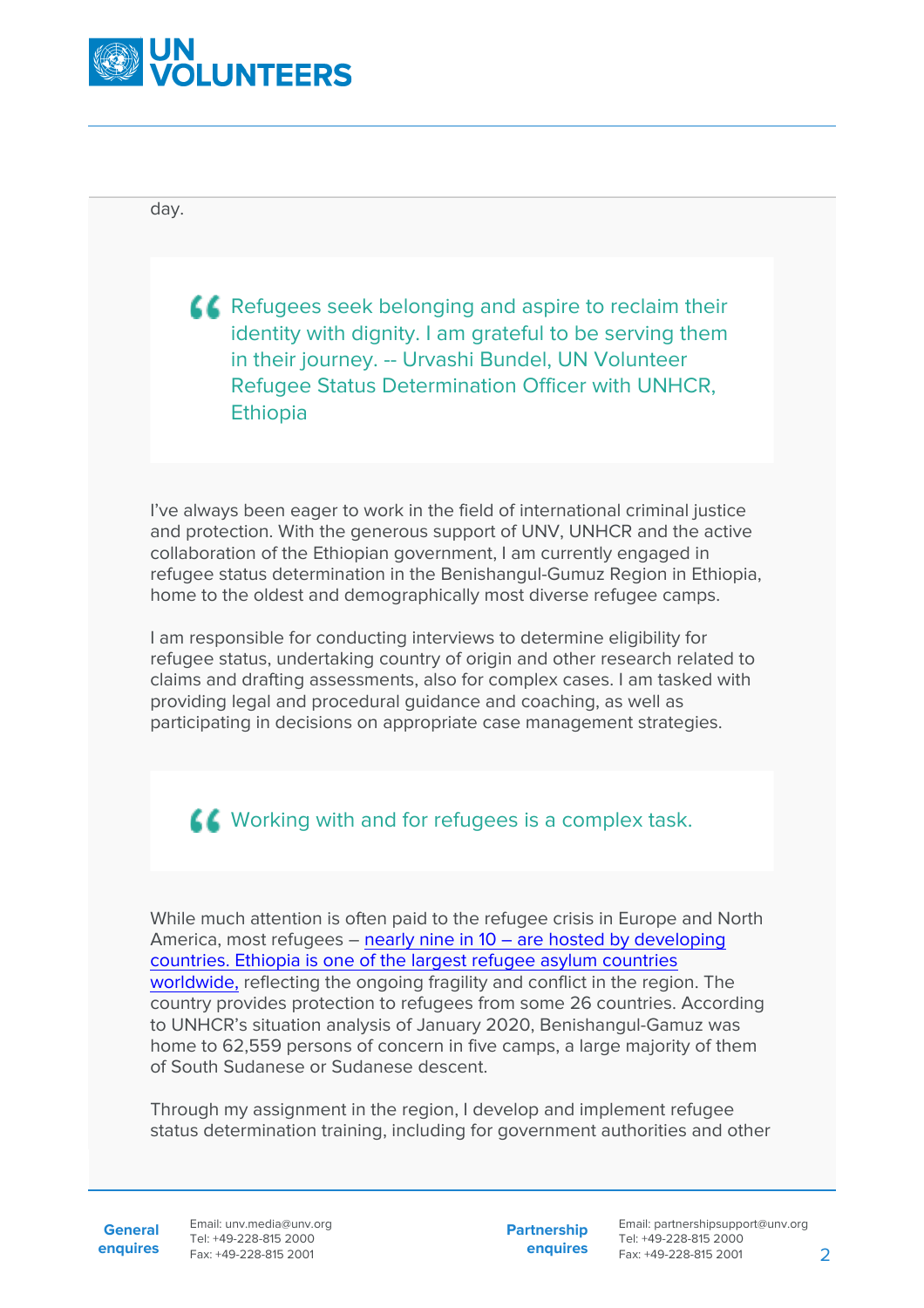

partners, undertake measures to enhance the quality and efficiency of decision-making and provide technical advice to strengthen national asylum procedures.

#### **C** Refugee Status Determination remains the cornerstone of the UN Refugee Agency.

Refugee Status Determination entails both investigative interviewing and updated knowledge of the socio-political situation of the country in question. Hence, it is not uncommon to be overwhelmed by the mere scale of the complexity of tasks at hand or experience compassion fatigue. It is also easy to overlook the resources that might be available to us; the ideal situation would be to for all stakeholders to work in tandem.

### **44** "The greatest enemy of knowledge is not ignorance, but the illusion of knowledge"

I often like to remind myself of this quote of Stephen Hawking. This keeps me grounded and allows me to keep searching for better ways to serve people of concern – with faith that every action I take has a tangible impact. [It counts. It can change lives in real time!](https://www.unhcr.org/world-refugee-day.html)

Urvashi has prior UNHCR experience in Egypt and India, and an extensive academic background that includes qualifications from Johns Hopkins University, SAIS (Washington D.C., USA), Grotius Center of Legal Studies, Leiden University (The Hague, Netherlands), Ritsumeikan Asia Pacific University (Japan) and Melbourne Law School, University of Melbourne (Australia).

This article was prepared with the kind assistance of [Online Volunteer](https://www.onlinevolunteering.org/en) Helen **Maccan** 

General Email: unv.media@unv.org **enquires** Tel: +49-228-815 2000 Fax: +49-228-815 2001

**Partnership enquires**